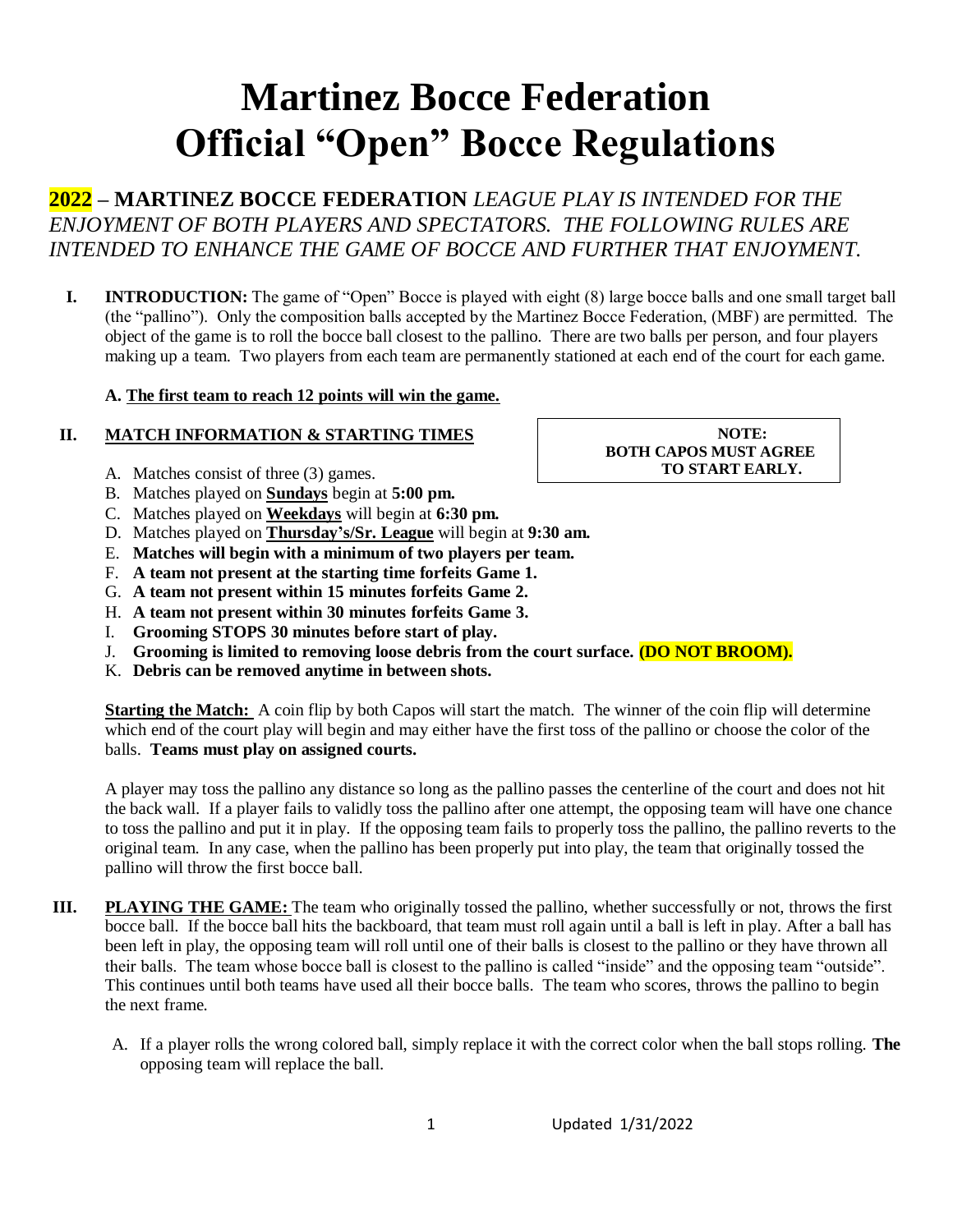- B. **If a player rolls out of turn, return the thrown ball and replace any moved balls back to the approximate spot before the ball was thrown. The opposing team will replace the ball. If both teams agree which color ball was "INSIDE", whether by a measuring device or by sight, and subsequently it was found the decision was incorrect, the "PLAYER ROLLS OUT OF TURN" situation will not apply.**
- C. **If a ball or pallino is moved before all balls are played, the opposing team repositions the ball or balls to the approximate original position. If the pallino is moved during measurements both teams must agree on its repositioning to the original spot. This is to be done in the spirit of good sportsmanship.**
- D. When a team wins a game, players exchange ends of the court and substitutions may be made. The team winning the previous game will toss the pallino to start the next game.

## E. NO PRACTICE BETWEEN GAMES.

- F. After the pallino is in play a thrown ball need only cross the foul line and does not need to cross the center line. Ball must come to rest on playing surface to be in play.
- **IV. DEAD BALLS:** Should a player's bocce ball make contact with the backboard, the bocce ball is considered a dead ball on impact and is removed from play until the end of the frame. If after a valid play only the pallino remains on the court, the team that last rolled must roll again until a ball remains in play or that team is out of balls.
	- A. If the thrown ball comes to rest on the pallino or another ball that is touching the back wall, that thrown ball remains in play. The ball touching the back wall is removed from play. If the pallino is touching the back wall it remains in play.
	- B. If a bocce ball, after hitting the backboard, strikes a stationary bocce ball, that stationary bocce ball shall be replaced in its approximate original position. The thrown bocce ball is removed from play.
	- C. If a bocce ball hitting the backboard is not removed quickly enough and, as a result, is struck by a moving ball that likely would have hit the backboard, the moving ball remains in play*.*
	- D. If someone rolls 3 balls in the same frame, the  $3<sup>rd</sup>$  ball is dead (taken out of play) and if it makes contact with other balls, those balls must be returned to original positions.
- **V. PALLINO:** Once the pallino has been validly put into play, it remains in play even if it hits the backboard. However, if the pallino is knocked out of the court or is knocked in front of the centerline, the frame will end, no points are awarded, and the game will resume from the opposite end of the court with the same team tossing the pallino. **NOTE: For a ball or pallino to become invalid it must completely leave the boundaries of the court. The balls must come to rest on the playing surface to be valid.**
- **VI. FOUL LINE:** Player's movements are limited to the foul line. The player may step on but cannot step over the foul line before releasing the pallino or balls.

**If a foot foul occurs, the thrown ball will be removed from play when it comes to rest. Balls will be returned to their original position by the opposing team…**……………

When a player releases the pallino or bocce ball, both feet must be in the court unless that player has a significant physical impairment. **Only players on the same end of the court can call a foot foul. When a player is going to shoot they will alert the opposite team, If the shooter goes over the foul line the ball is dead and all balls are returned as close as possible to original positions.**

**NOTE:- DO NOT WALK PAST THE FOUL LINE WITH THE BOCCE BALL IN HAND AS THIS CONTRAVENES "Player's movements are limited to the foul line"**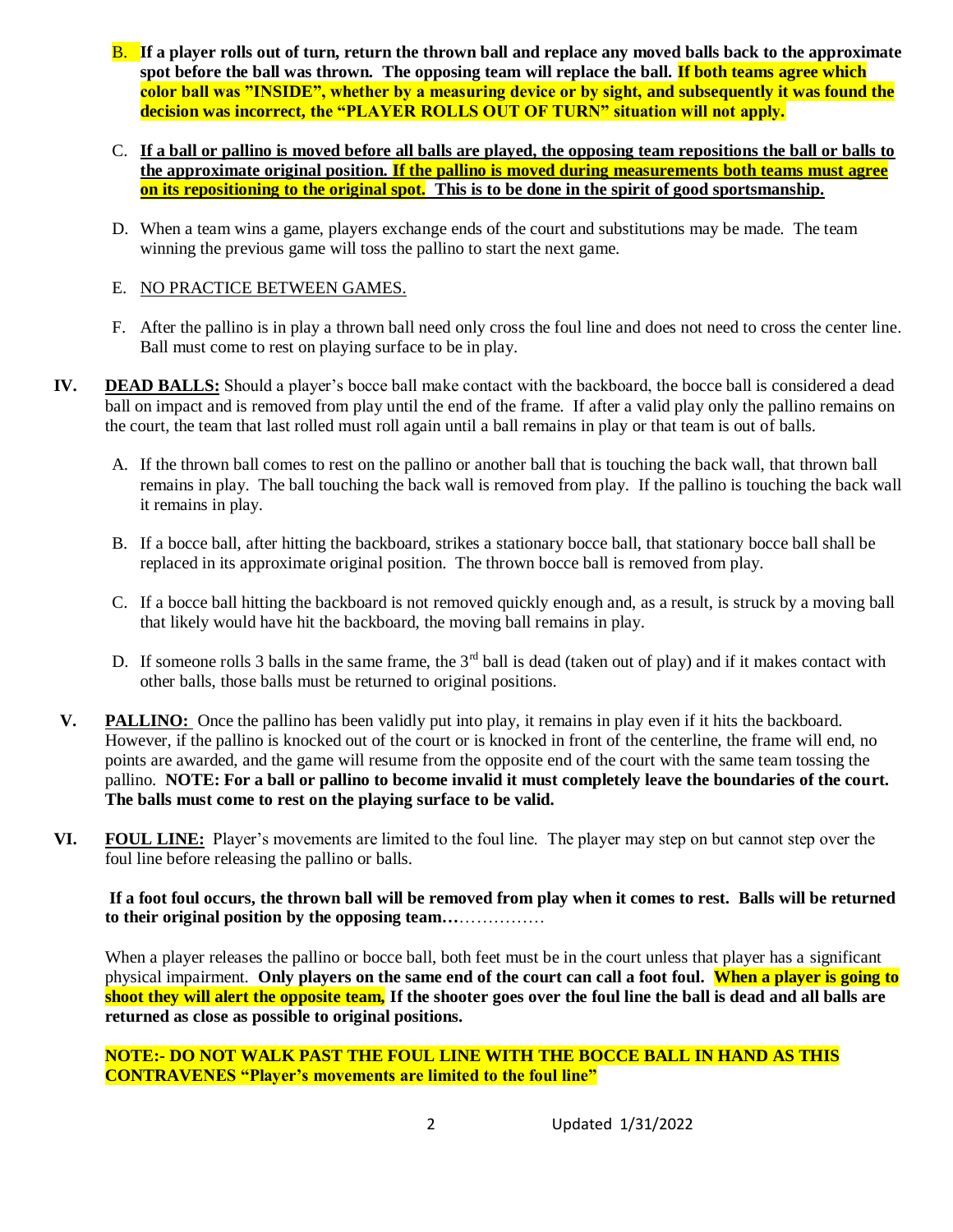

- **VII. SHOOTING: Shooting is allowed if the thrown ball hits the playing surface before the center line and before hitting a bocce ball or pallino. Lofting the ball beyond the center line IS NOT ALLOWED.** If the thrown ball does not hit the playing surface before the center line and hits a bocce ball or pallino, **everything goes back to the approximate original position. The thrown ball is taken out of play.**
- **VIII. DISPUTES:** The teams playing will referee their own game. One member of the Martinez Bocce Foundation Board of Directors agreed to by both Capos shall decide any disputes, which cannot be resolved by the team Capos. Upon his/her decision the game shall continue.
	- **IX. SCORING:** Only the "inside" team scores. One point is given for each ball of the "inside" team that is closer to the pallino than any ball of the opposing team. If at the end of any frame the closest ball of each team is equal distance from the pallino, the frame ends in a tie and no points are awarded to either team. The game will resume from the opposite end of the court with the same team tossing the pallino. Capos of each team are responsible for keeping score sheets and for reporting the results of the match (by submitting "Official Score Sheet **signed by both**" to a designation location). **The score sheet is the official score.**
	- **X. MEASURMENTS: All measurements will be made from the inside dimensions of the bocce ball to the inside dimension of the pallino. Do not touch balls. Only two members of each team may be in the court during measurement.** Both Capos must agree on which team has the point(s). If both teams have balls remaining, the team that does not have the closest ball to the pallino rolls again; if all balls have been played, points are awarded based on the balls that are closest to the pallino in accord with Rule IX. **If both teams cannot agree on point, anyone agreed to by both Capos can measure. The decision is final. FRAME OR GAME IS OVER WHEN BOTH CAPOS AGREE.**

**Both teams must be aware, not to kick away or move the balls until both Capos/Teams have agreed on the points scored at the end of each frame. If this happens, the opposing team will replace the pallino/ball/s in the approximate original positions.**

## **NOTE:- BALLS CAN BE MEASURED AT ANY TIME DURING THE FRAME AND ALSO AT THE END OF THE FRAME. ALL "INSIDE" BALLS SCORE.**

- **XI. PROTEST:** A protest will be considered valid only if the opposing Capo is notified at the time of the dispute (**before the score sheet is signed). Note: write "PROTEST" on the score sheet,** and the game is officially recognized as being played under protest. All protests must be submitted in writing **(forms in the Clubhouse and online)** to the Martinez Bocce Federation within 72 hours of the disputed game. Their decision will be final. A \$5.00 fee must accompany all written protests. **If you win the protest, the fee will be returned.**
- **XII. FOREITS: As a courtesy, if your team is unable to play, you must notify your opponents that you will not be playing. The opposing team must submit an official scoresheet showing 3 wins by forfeit and sign it. It only requires the winning team's signature.**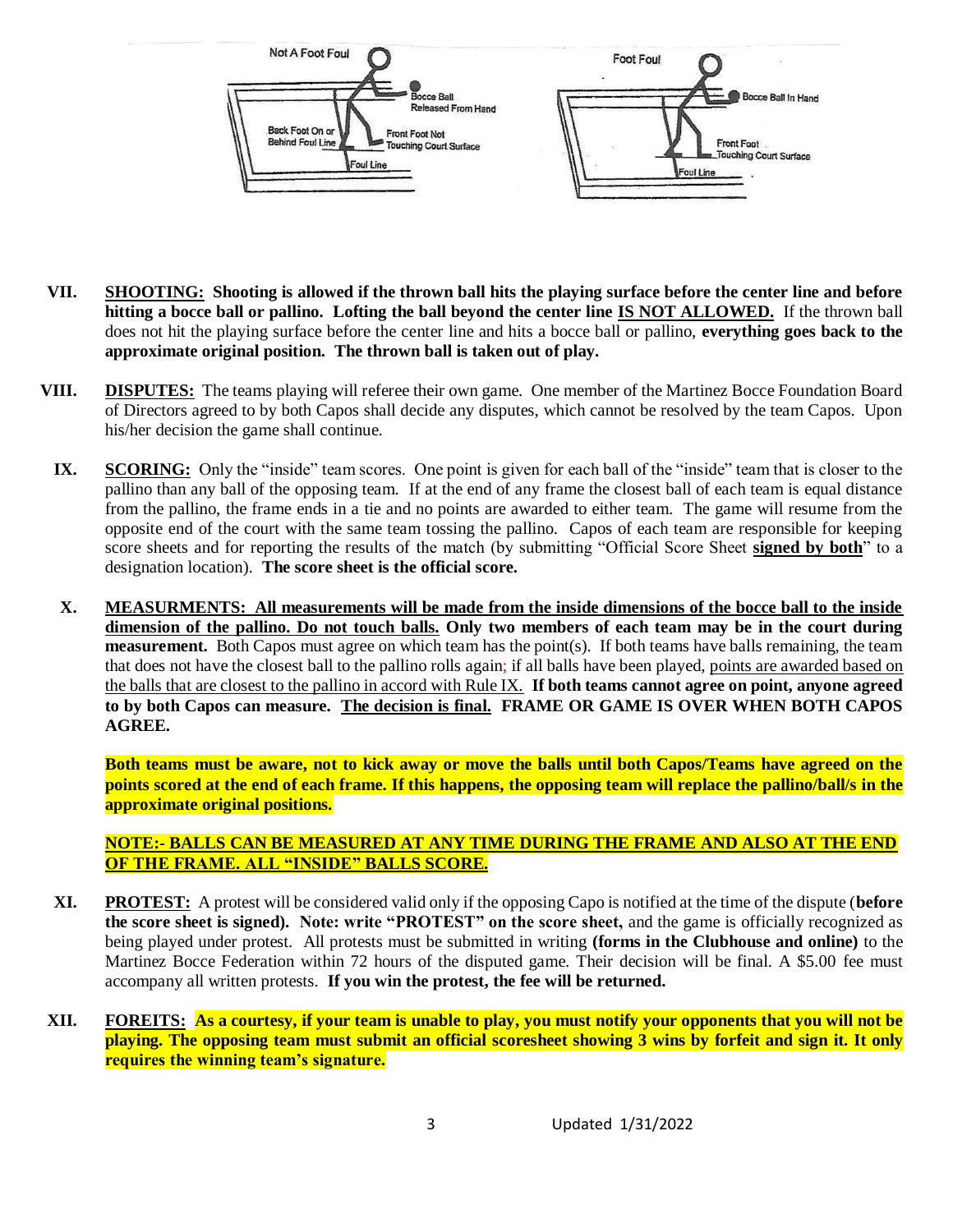- A. If a team forfeits any three league matches, the team will finish the remainder of the season, but will return as a new team at the beginning of the next season.
- B. If you forfeit a match during the last four weeks of regular season play, you need to present your case to the Board. The Board will decide your eligibility to play the following season.
- **XIII. RESCHEDULING & RAINOUTS: ALL RAINOUTS WILL BE MADE UP.** A Scheduling Coordinator has been assigned for scheduling all rainouts. The Scheduling Coordinator decides on rescheduling dates. If a team or teams are unable to field a legal team (two players) for a make-up match, the games will be forfeited. **No make-up matches will be pre-arranged.** *If they are, the games played will be counted as losses for both teams.*  Notifications will be through the HOTLINE and/or Posting on the Bulletin Board and/or "The Website". No games may be rescheduled for any other reason than bad weather or un-playable court conditions. On rainy days, call the **MBF HOTLINE AT 925-295-2003** for official information. A recorded message by **3PM** will announce the status of play that night. A MBF board member will be present to call a rainout. Any game, not completed or started at the time of the rainout, will be played in the makeup game from where the game was interrupted. So, if rain caused postponement during game 2 the makeup game will start from where game 2 was interrupted and then on to game 3.Teams must sign/submit the scoresheet as at the time of the interruption.

# **XIV. PLAYERS:**

- A. Additions to team rosters may be made until designated deadlines. Completed rosters must contain names, addresses and phone numbers of all players. **Official team rosters become final on their third week of play. After the third week, if a rostered player has played one game for that team, they are obligated to stay on that team. If a player should choose to quit or is removed from a roster, they cannot play for another team for the remainder of the season. Vacated players will be allowed to play the following year.** You can replace **player vacancies** any time during the season. Any changes must be submitted by the team Capo using the **Roster Change Sheet** which is available at the Clubhouse and the MBF website and must be submitted to the Martinez Bocce Federation to be valid.
- B. *A PERSON CAN ONLY PLAY ON ONE "OPEN" LEAGUE TEAM*. Maximum of 12 persons per team and 6 minimum. A team forfeits any game in which they play a non-roster player or a player that plays on two different "Open" teams. The opposing team may not waive non-roster forfeits.
- C. A player must play at least 1 game on six nights of play to be eligible to play in the MBF playoffs and CCC championships. A team forfeits any game in which they use a player that did not reach the eligibility rule for the playoffs.
- D. If a team fields less than two (2) players, the game is considered a forfeit. **Two players constitute a team.** A 2 or 3-member team may play throwing only 2 balls per player. A  $3<sup>rd</sup>$  or  $4<sup>th</sup>$  player arriving late may enter the game after the completion of the current active frame.
- E. **There is no minimum age requirement;** however, no more than ½ of the team may be under the age of 18 and at least one person in every game must be 18 or over. The minimum age for the senior division is turning 50 during the season.
- F. **A team may make two substitutions per game (one substitution from each end).** Substitutions may only be made between frames.
- G. No player may play two consecutive games from the same end of the court.
- H. Players need not throw alternate throws. Consecutive or alternating throws by teammates shall be at the option of the players. After the pallino is thrown, either player can throw the ball.
- I. In the interest of SAFETY, all participating players must wear flat-soled shoes. **NO BARE FEET ALLOWED.**

4 Updated 1/31/2022